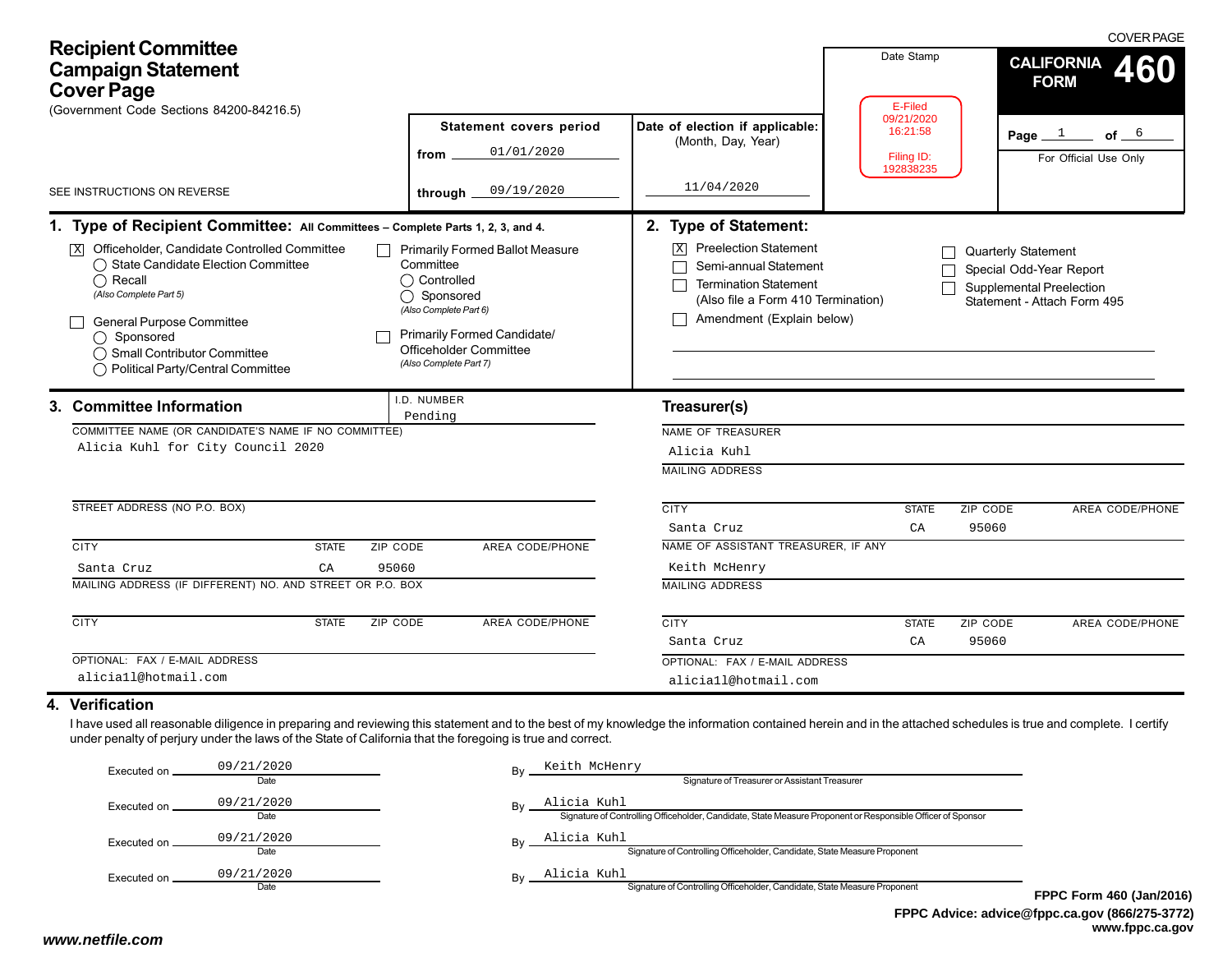# **Recipient Committee Campaign Statement Cover Page — Part 2**

## **5. Officeholder or Candidate Controlled Committee**

| NAME OF OFFICEHOLDER OR CANDIDATE                                          |              |            |
|----------------------------------------------------------------------------|--------------|------------|
| Alicia Kuhl                                                                |              |            |
| OFFICE SOUGHT OR HELD (INCLUDE LOCATION AND DISTRICT NUMBER IF APPLICABLE) |              |            |
| City Council Member City Council - Santa Cruz: City of Santa Cruz          |              |            |
| RESIDENTIAL/BUSINESS ADDRESS (NO. AND STREET)<br><b>CITY</b>               | <b>STATE</b> | <b>ZIP</b> |
| Santa Cruz                                                                 | CA           | 95060      |

**Related Committees Not Included in this Statement:** *List any committees not included in this statement that are controlled by you or are primarily formed to receive contributions or make expenditures on behalf of your candidacy.*

| <b>COMMITTEE NAME</b>    |                              |          | I.D. NUMBER |                       |
|--------------------------|------------------------------|----------|-------------|-----------------------|
|                          |                              |          |             |                       |
| <b>NAME OF TREASURER</b> |                              |          |             | CONTROLLED COMMITTEE? |
|                          |                              |          | <b>YES</b>  | <b>NO</b>             |
| <b>COMMITTEE ADDRESS</b> | STREET ADDRESS (NO P.O. BOX) |          |             |                       |
|                          |                              |          |             |                       |
| <b>CITY</b>              | <b>STATE</b>                 | ZIP CODE |             | AREA CODE/PHONE       |
|                          |                              |          |             |                       |
| <b>COMMITTEE NAME</b>    |                              |          | I.D. NUMBER |                       |
|                          |                              |          |             |                       |
|                          |                              |          |             |                       |
| <b>NAME OF TREASURER</b> |                              |          |             | CONTROLLED COMMITTEE? |
|                          |                              |          | <b>YES</b>  | NO.                   |
| <b>COMMITTEE ADDRESS</b> | STREET ADDRESS (NO P.O. BOX) |          |             |                       |
|                          |                              |          |             |                       |
| <b>CITY</b>              | <b>STATE</b>                 | ZIP CODE |             | AREA CODE/PHONE       |

### **6. Primarily Formed Ballot Measure Committee**

NAME OF BALLOT MEASURE

| <b>BALLOT NO. OR LETTER</b> | <b>JURISDICTION</b> | <b>SUPPORT</b><br><b>OPPOSE</b> |
|-----------------------------|---------------------|---------------------------------|
|-----------------------------|---------------------|---------------------------------|

**Identify the controlling officeholder, candidate, or state measure proponent, if any.**

NAME OF OFFICEHOLDER, CANDIDATE, OR PROPONENT

| OFFICE SOUGHT OR HELD | <b>I DISTRICT NO. IF ANY</b> |
|-----------------------|------------------------------|
|                       |                              |

#### **7. Primarily Formed Candidate/Officeholder Committee** *List names of officeholder(s) or candidate(s) for which this committee is primarily formed.*

| NAME OF OFFICEHOLDER OR CANDIDATE | OFFICE SOUGHT OR HELD | <b>SUPPORT</b><br><b>OPPOSE</b> |
|-----------------------------------|-----------------------|---------------------------------|
| NAME OF OFFICEHOLDER OR CANDIDATE | OFFICE SOUGHT OR HELD | <b>SUPPORT</b><br><b>OPPOSE</b> |
| NAME OF OFFICEHOLDER OR CANDIDATE | OFFICE SOUGHT OR HELD | <b>SUPPORT</b><br><b>OPPOSE</b> |
| NAME OF OFFICEHOLDER OR CANDIDATE | OFFICE SOUGHT OR HELD | <b>SUPPORT</b><br><b>OPPOSE</b> |

*Attach continuation sheets if necessary*

Page <u>2</u> of 6

**CALIFORNIA FORM**

COVER PAGE - PART 2

**460**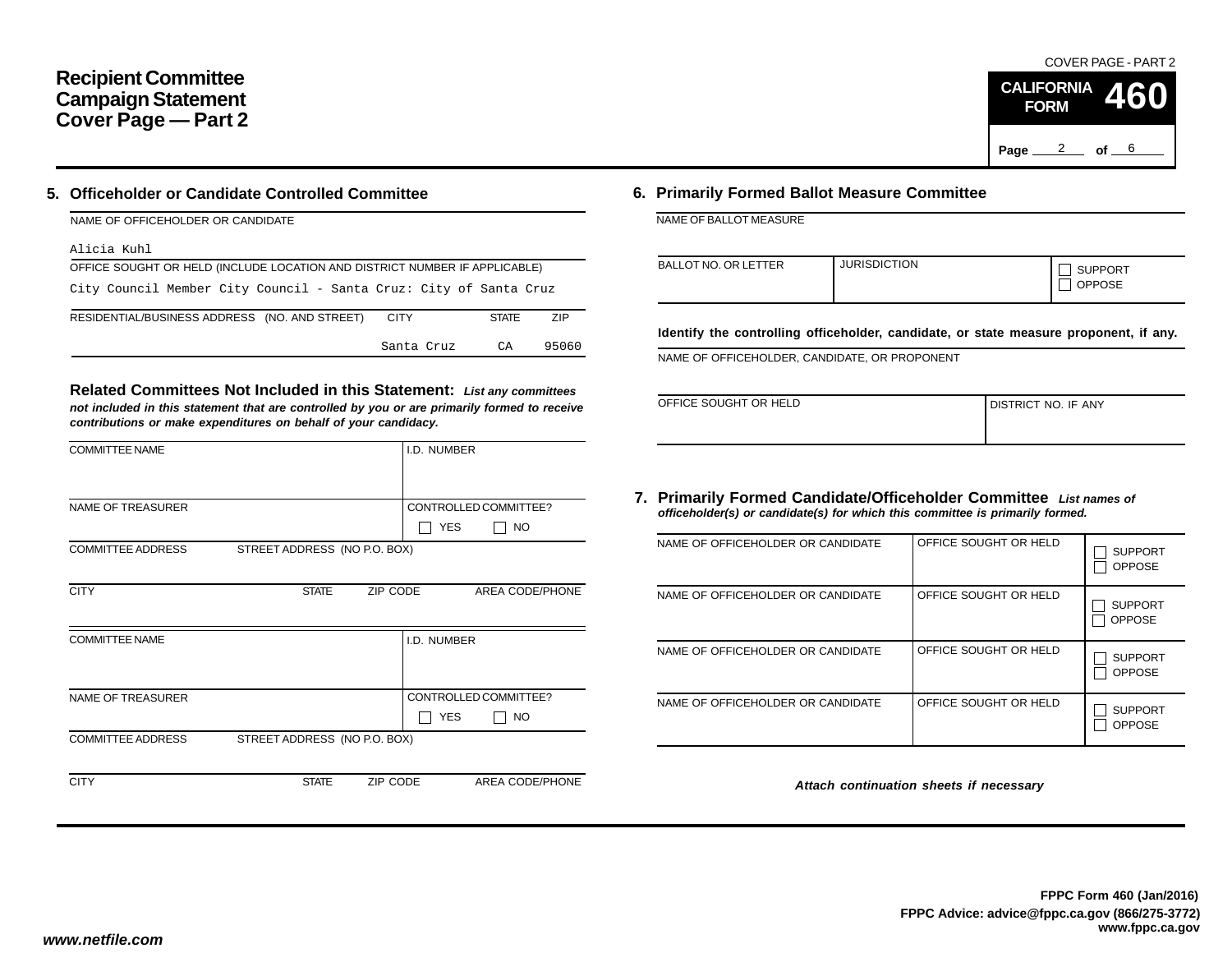| <b>Campaign Disclosure Statement</b>                                              |                                             |                                                                                                                                                                                                                                                                                                                                                                                                                                                   |  |                                                                                   | SUMMARY PAGE |                               |                                                                                                                                                                                                                                                                                                                     |  |
|-----------------------------------------------------------------------------------|---------------------------------------------|---------------------------------------------------------------------------------------------------------------------------------------------------------------------------------------------------------------------------------------------------------------------------------------------------------------------------------------------------------------------------------------------------------------------------------------------------|--|-----------------------------------------------------------------------------------|--------------|-------------------------------|---------------------------------------------------------------------------------------------------------------------------------------------------------------------------------------------------------------------------------------------------------------------------------------------------------------------|--|
| <b>Summary Page</b>                                                               | Amounts may be rounded<br>to whole dollars. |                                                                                                                                                                                                                                                                                                                                                                                                                                                   |  |                                                                                   |              | Statement covers period       | CALIFORNIA 460                                                                                                                                                                                                                                                                                                      |  |
|                                                                                   |                                             |                                                                                                                                                                                                                                                                                                                                                                                                                                                   |  |                                                                                   | from _       | 01/01/2020                    | <b>FORM</b>                                                                                                                                                                                                                                                                                                         |  |
| SEE INSTRUCTIONS ON REVERSE                                                       |                                             |                                                                                                                                                                                                                                                                                                                                                                                                                                                   |  |                                                                                   | through _    | 09/19/2020                    | Page $3$ of $6$                                                                                                                                                                                                                                                                                                     |  |
| NAME OF FILER                                                                     |                                             |                                                                                                                                                                                                                                                                                                                                                                                                                                                   |  |                                                                                   |              |                               | I.D. NUMBER                                                                                                                                                                                                                                                                                                         |  |
| Alicia Kuhl for City Council 2020                                                 |                                             |                                                                                                                                                                                                                                                                                                                                                                                                                                                   |  |                                                                                   |              |                               | Pending                                                                                                                                                                                                                                                                                                             |  |
| <b>Contributions Received</b>                                                     |                                             | <b>Column A</b><br><b>TOTAL THIS PERIOD</b><br>(FROM ATTACHED SCHEDULES)                                                                                                                                                                                                                                                                                                                                                                          |  | <b>Column B</b><br><b>CALENDAR YEAR</b><br>TOTAL TO DATE                          |              | <b>General Elections</b>      | <b>Calendar Year Summary for Candidates</b><br>Running in Both the State Primary and                                                                                                                                                                                                                                |  |
|                                                                                   |                                             |                                                                                                                                                                                                                                                                                                                                                                                                                                                   |  | $\frac{1}{2}$ 3,296.00                                                            |              |                               |                                                                                                                                                                                                                                                                                                                     |  |
|                                                                                   |                                             | 0.00                                                                                                                                                                                                                                                                                                                                                                                                                                              |  |                                                                                   | 0.00         |                               | $1/1$ through $6/30$<br>7/1 to Date                                                                                                                                                                                                                                                                                 |  |
|                                                                                   |                                             |                                                                                                                                                                                                                                                                                                                                                                                                                                                   |  | $\frac{3,296.00}{\ }$                                                             |              | 20. Contributions<br>Received | $\frac{1}{2}$ $\frac{1}{2}$ $\frac{1}{2}$ $\frac{1}{2}$ $\frac{1}{2}$ $\frac{1}{2}$ $\frac{1}{2}$ $\frac{1}{2}$ $\frac{1}{2}$ $\frac{1}{2}$ $\frac{1}{2}$ $\frac{1}{2}$ $\frac{1}{2}$ $\frac{1}{2}$ $\frac{1}{2}$ $\frac{1}{2}$ $\frac{1}{2}$ $\frac{1}{2}$ $\frac{1}{2}$ $\frac{1}{2}$ $\frac{1}{2}$ $\frac{1}{2}$ |  |
|                                                                                   |                                             | 0.00                                                                                                                                                                                                                                                                                                                                                                                                                                              |  |                                                                                   | 0.00         | 21. Expenditures              |                                                                                                                                                                                                                                                                                                                     |  |
| 5. TOTAL CONTRIBUTIONS RECEIVED  Add Lines 3+4 \$                                 |                                             |                                                                                                                                                                                                                                                                                                                                                                                                                                                   |  | $\frac{1}{2}$ 3,296.00                                                            |              | Made                          | $s$ section $s$                                                                                                                                                                                                                                                                                                     |  |
| <b>Expenditures Made</b>                                                          |                                             |                                                                                                                                                                                                                                                                                                                                                                                                                                                   |  |                                                                                   |              |                               | <b>Expenditure Limit Summary for State</b>                                                                                                                                                                                                                                                                          |  |
|                                                                                   |                                             |                                                                                                                                                                                                                                                                                                                                                                                                                                                   |  |                                                                                   |              | <b>Candidates</b>             |                                                                                                                                                                                                                                                                                                                     |  |
|                                                                                   |                                             | 0.00                                                                                                                                                                                                                                                                                                                                                                                                                                              |  |                                                                                   | 0.00         |                               | 22. Cumulative Expenditures Made*                                                                                                                                                                                                                                                                                   |  |
|                                                                                   |                                             |                                                                                                                                                                                                                                                                                                                                                                                                                                                   |  | \$2,841.51                                                                        |              |                               | (If Subject to Voluntary Expenditure Limit)                                                                                                                                                                                                                                                                         |  |
| 9. Accrued Expenses (Unpaid Bills)  Schedule F, Line 3                            |                                             |                                                                                                                                                                                                                                                                                                                                                                                                                                                   |  |                                                                                   | 0.00         | Date of Election              | <b>Total to Date</b>                                                                                                                                                                                                                                                                                                |  |
|                                                                                   |                                             | 0.00<br>$\label{eq:2} \begin{split} \frac{1}{\sqrt{2\pi}}\left(\frac{1}{\sqrt{2\pi}}\right)^{1/2}\left(\frac{1}{\sqrt{2\pi}}\right)^{1/2}\left(\frac{1}{\sqrt{2\pi}}\right)^{1/2}\left(\frac{1}{\sqrt{2\pi}}\right)^{1/2}\left(\frac{1}{\sqrt{2\pi}}\right)^{1/2}\left(\frac{1}{\sqrt{2\pi}}\right)^{1/2}\left(\frac{1}{\sqrt{2\pi}}\right)^{1/2}\left(\frac{1}{\sqrt{2\pi}}\right)^{1/2}\left(\frac{1}{\sqrt{2\pi}}\right)^{1/2}\left(\frac{1}{$ |  |                                                                                   | 0.00         | (mm/dd/yy)                    |                                                                                                                                                                                                                                                                                                                     |  |
|                                                                                   |                                             |                                                                                                                                                                                                                                                                                                                                                                                                                                                   |  |                                                                                   |              | $\frac{1}{\sqrt{2}}$          | $\frac{1}{2}$                                                                                                                                                                                                                                                                                                       |  |
| <b>Current Cash Statement</b>                                                     |                                             |                                                                                                                                                                                                                                                                                                                                                                                                                                                   |  |                                                                                   |              | $\frac{1}{2}$                 | $\frac{1}{2}$                                                                                                                                                                                                                                                                                                       |  |
| 12. Beginning Cash Balance  Previous Summary Page, Line 16 \$ _______________0.00 |                                             |                                                                                                                                                                                                                                                                                                                                                                                                                                                   |  | To calculate Column B, add                                                        |              |                               |                                                                                                                                                                                                                                                                                                                     |  |
|                                                                                   |                                             | $\frac{3}{2}$ , 296.00                                                                                                                                                                                                                                                                                                                                                                                                                            |  | amounts in Column A to the<br>corresponding amounts                               |              |                               |                                                                                                                                                                                                                                                                                                                     |  |
|                                                                                   |                                             | 0.00                                                                                                                                                                                                                                                                                                                                                                                                                                              |  | from Column B of your last<br>report. Some amounts in<br>Column A may be negative |              | reported in Column B.         | *Amounts in this section may be different from amounts                                                                                                                                                                                                                                                              |  |
|                                                                                   |                                             | 2,841.51                                                                                                                                                                                                                                                                                                                                                                                                                                          |  |                                                                                   |              |                               |                                                                                                                                                                                                                                                                                                                     |  |
| 16. ENDING CASH BALANCE  Add Lines 12 + 13 + 14, then subtract Line 15 \$         |                                             | 454.49                                                                                                                                                                                                                                                                                                                                                                                                                                            |  | figures that should be<br>subtracted from previous                                |              |                               |                                                                                                                                                                                                                                                                                                                     |  |
| If this is a termination statement, Line 16 must be zero.                         |                                             |                                                                                                                                                                                                                                                                                                                                                                                                                                                   |  | period amounts. If this is<br>the first report being filed                        |              |                               |                                                                                                                                                                                                                                                                                                                     |  |
|                                                                                   | \$                                          | 0.00                                                                                                                                                                                                                                                                                                                                                                                                                                              |  | for this calendar year, only<br>carry over the amounts                            |              |                               |                                                                                                                                                                                                                                                                                                                     |  |
| <b>Cash Equivalents and Outstanding Debts</b>                                     |                                             |                                                                                                                                                                                                                                                                                                                                                                                                                                                   |  | from Lines 2, 7, and 9 (if<br>any).                                               |              |                               |                                                                                                                                                                                                                                                                                                                     |  |
|                                                                                   | - \$                                        | 0.00                                                                                                                                                                                                                                                                                                                                                                                                                                              |  |                                                                                   |              |                               |                                                                                                                                                                                                                                                                                                                     |  |
|                                                                                   | - \$                                        | 0.00                                                                                                                                                                                                                                                                                                                                                                                                                                              |  |                                                                                   |              |                               |                                                                                                                                                                                                                                                                                                                     |  |
|                                                                                   |                                             |                                                                                                                                                                                                                                                                                                                                                                                                                                                   |  |                                                                                   |              |                               | <b>FPPC Form 460 (Jan/201)</b>                                                                                                                                                                                                                                                                                      |  |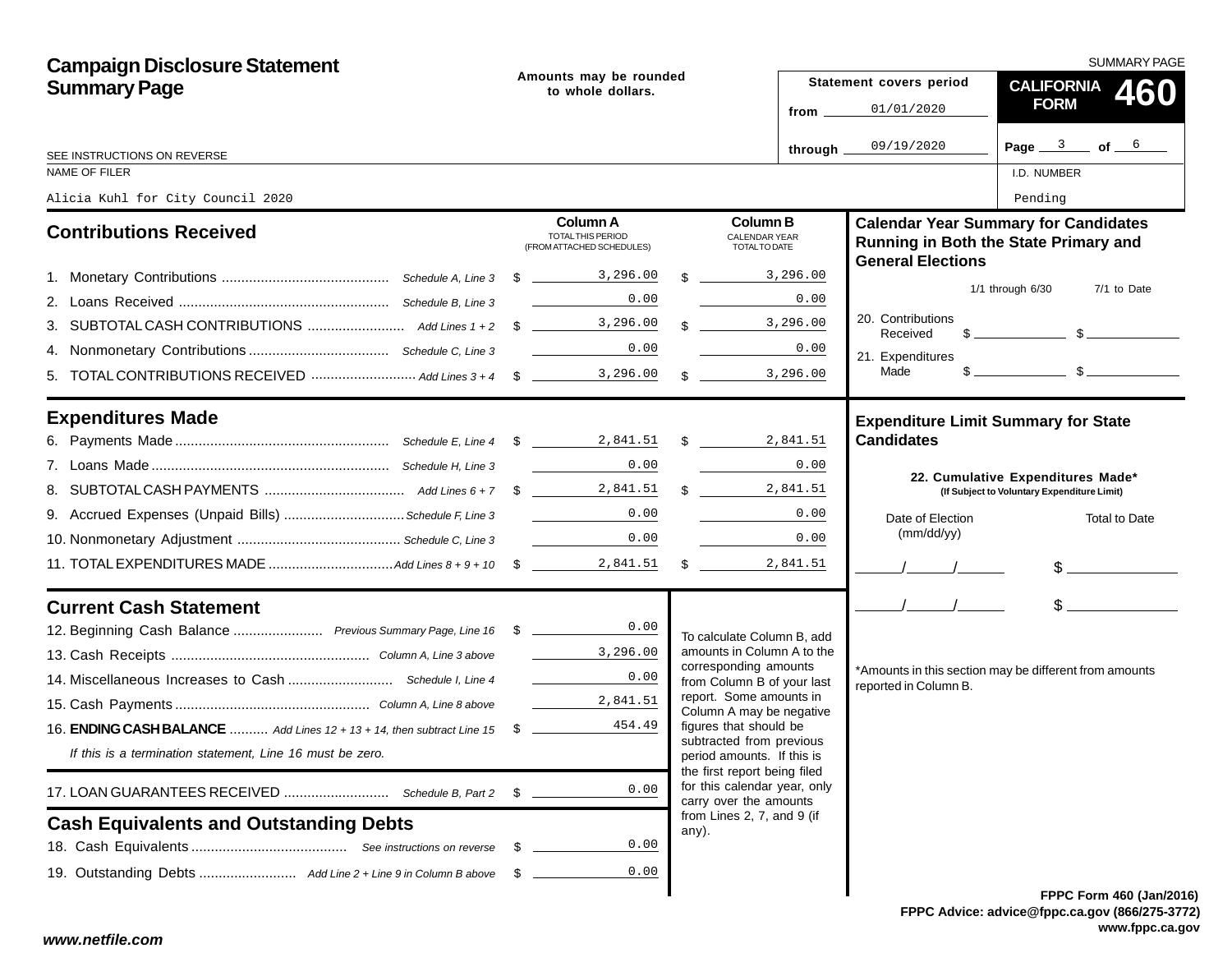| <b>Schedule A</b>                      |                                                                                                                                                   |                                                                    |                                                                                                     |                                                 |                                                                  |                                      |                                                           | <b>SCHEDULE A</b>                                                        |
|----------------------------------------|---------------------------------------------------------------------------------------------------------------------------------------------------|--------------------------------------------------------------------|-----------------------------------------------------------------------------------------------------|-------------------------------------------------|------------------------------------------------------------------|--------------------------------------|-----------------------------------------------------------|--------------------------------------------------------------------------|
| <b>Monetary Contributions Received</b> |                                                                                                                                                   |                                                                    | Amounts may be rounded<br>to whole dollars.                                                         | Statement covers period<br>01/01/2020<br>from   |                                                                  |                                      | <b>CALIFORNIA</b><br><b>FORM</b>                          | <b>460</b>                                                               |
|                                        | SEE INSTRUCTIONS ON REVERSE                                                                                                                       |                                                                    |                                                                                                     | through 09/19/2020                              |                                                                  |                                      |                                                           | Page $4$ of $6$                                                          |
| NAME OF FILER                          |                                                                                                                                                   |                                                                    |                                                                                                     |                                                 |                                                                  | I.D. NUMBER                          |                                                           |                                                                          |
|                                        | Alicia Kuhl for City Council 2020                                                                                                                 |                                                                    |                                                                                                     |                                                 |                                                                  | Pending                              |                                                           |                                                                          |
| <b>DATE</b><br><b>RECEIVED</b>         | FULL NAME, STREET ADDRESS AND ZIP CODE OF CONTRIBUTOR<br>(IF COMMITTEE, ALSO ENTER I.D. NUMBER)                                                   | <b>CONTRIBUTOR</b><br>CODE *                                       | IF AN INDIVIDUAL, ENTER<br>OCCUPATION AND EMPLOYER<br>(IF SELF-EMPLOYED, ENTER NAME<br>OF BUSINESS) | <b>AMOUNT</b><br><b>RECEIVED THIS</b><br>PERIOD | <b>CUMULATIVE TO DATE</b><br>CALENDAR YEAR<br>(JAN. 1 - DEC. 31) |                                      |                                                           | PER ELECTION<br>TO DATE<br>(IF REQUIRED)                                 |
| 07/15/2020                             | Alicia Kuhl<br>Santa Cruz, CA 95060                                                                                                               | $X$ IND<br>$\Box$ COM<br>$\Box$ OTH<br>$\Box$ PTY<br>$\square$ SCC | Wellness Specialist<br>Abode Services                                                               | 1,678.00                                        |                                                                  | 1,678.00G2020                        |                                                           | \$1,678.00                                                               |
| 08/13/2020                             | Erica Aitken<br>Santa Cruz, CA 95060                                                                                                              | $X$ IND<br>$\Box$ COM<br>$\Box$ OTH<br>$\Box$ PTY<br>$\square$ SCC | Printing and Advertising<br>Business Owner                                                          | 100.00                                          |                                                                  | 100.00 G2020                         |                                                           | \$100.00                                                                 |
| 08/28/2020                             | Robert Morgan<br>Santa Cruz, CA 95062                                                                                                             | $X$ IND<br>$\Box$ COM<br>$\Box$ OTH<br>$\Box$ PTY<br>$\square$ SCC | Retired<br>Unknown                                                                                  | 310.00                                          |                                                                  | 310.00 G2020                         |                                                           | \$310.00                                                                 |
| 08/29/2020                             | Reggie Meisler<br>Santa Cruz, CA 95060                                                                                                            | $X$ IND<br>$\Box$ COM<br>$\Box$ OTH<br>$\Box$ PTY<br>$\square$ SCC | Software Engineer<br>Unknown                                                                        | 400.00                                          |                                                                  | 400.00G2020                          |                                                           | \$400.00                                                                 |
| 09/02/2020                             | Christopher Krohn<br>Santa Cruz, CA 95060                                                                                                         | $X$ IND<br>$\Box$ COM<br>$\Box$ OTH<br>$\Box$ PTY<br>$\square$ SCC | Unknown<br>Unknown                                                                                  | 100.00                                          |                                                                  | 100.00 G2020                         |                                                           | \$100.00                                                                 |
|                                        |                                                                                                                                                   |                                                                    | <b>SUBTOTAL \$</b>                                                                                  | 2,588.00                                        |                                                                  |                                      |                                                           |                                                                          |
|                                        | <b>Schedule A Summary</b><br>1. Amount received this period - itemized monetary contributions.                                                    |                                                                    |                                                                                                     | 2,788.00                                        |                                                                  | *Contributor Codes<br>IND-Individual | <b>COM-Recipient Committee</b><br>(other than PTY or SCC) |                                                                          |
|                                        | 2. Amount received this period – unitemized monetary contributions of less than \$100 \$<br>3. Total monetary contributions received this period. |                                                                    |                                                                                                     | 508.00<br>3,296.00                              |                                                                  | PTY - Political Party                |                                                           | OTH - Other (e.g., business entity)<br>SCC - Small Contributor Committee |
|                                        | (Add Lines 1 and 2. Enter here and on the Summary Page, Column A, Line 1.)  TOTAL \$                                                              |                                                                    |                                                                                                     |                                                 |                                                                  |                                      |                                                           |                                                                          |

**FPPC Advice: advice@fppc.ca.gov (866/275-3772) www.fppc.ca.gov FPPC Form 460 (Jan/2016)**

### *www.netfile.com*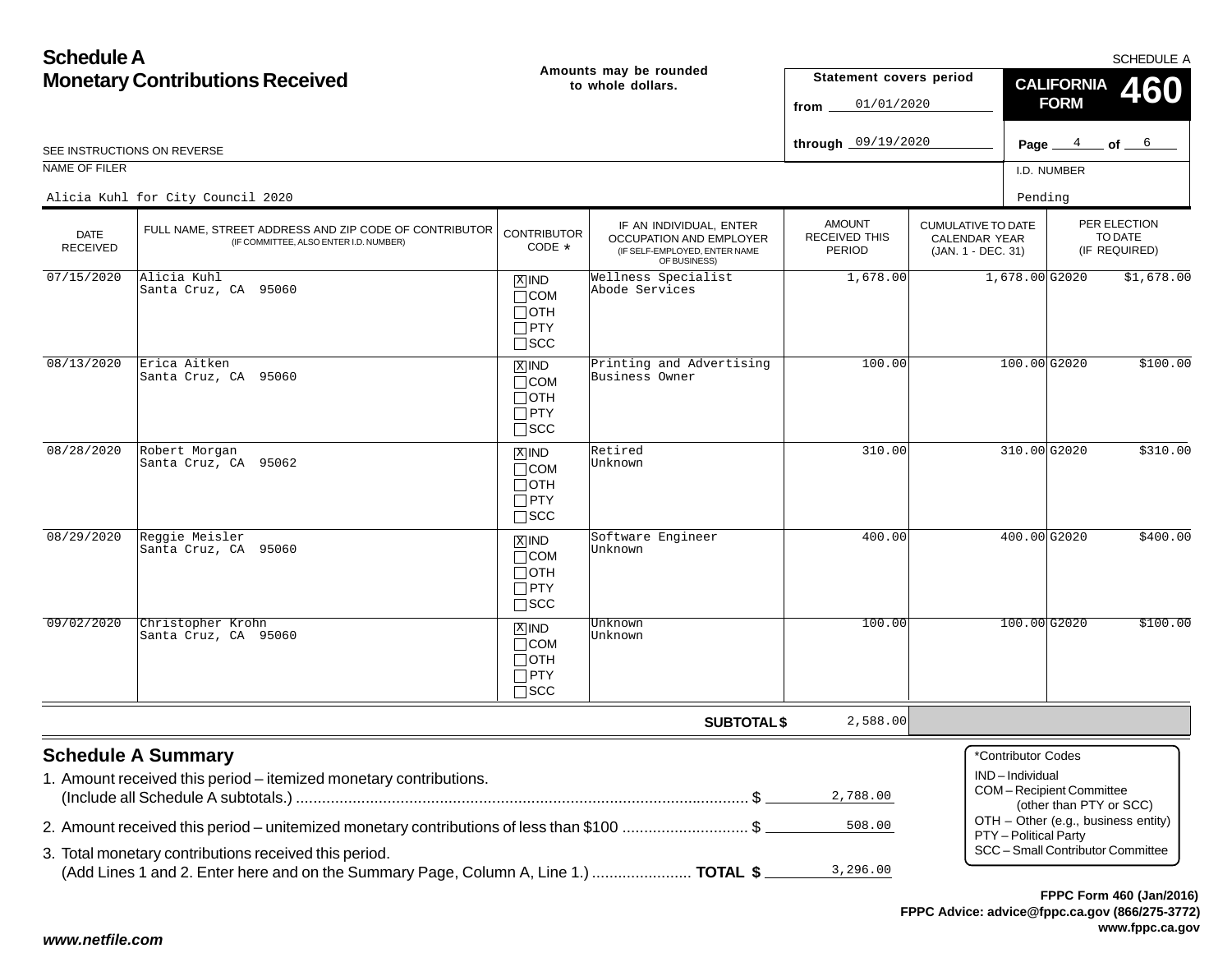SCHEDULE A (CONT)

|                         | <b>Monetary Contributions Received</b>                                                          | Amounts may be rounded<br>to whole dollars.                                   |                                                                                                     | <b>Statement covers period</b><br>01/01/2020<br>from<br>09/19/2020<br>through_ |                                                           |              | CALIFORNIA 460<br><b>FORM</b><br>Page $5$ of $6$ |          |
|-------------------------|-------------------------------------------------------------------------------------------------|-------------------------------------------------------------------------------|-----------------------------------------------------------------------------------------------------|--------------------------------------------------------------------------------|-----------------------------------------------------------|--------------|--------------------------------------------------|----------|
| <b>NAME OF FILER</b>    |                                                                                                 |                                                                               |                                                                                                     |                                                                                |                                                           | I.D. NUMBER  |                                                  |          |
|                         | Alicia Kuhl for City Council 2020                                                               |                                                                               |                                                                                                     |                                                                                |                                                           | Pending      |                                                  |          |
| <b>DATE</b><br>RECEIVED | FULL NAME, STREET ADDRESS AND ZIP CODE OF CONTRIBUTOR<br>(IF COMMITTEE, ALSO ENTER I.D. NUMBER) | <b>CONTRIBUTOR</b><br>CODE *                                                  | IF AN INDIVIDUAL, ENTER<br>OCCUPATION AND EMPLOYER<br>(IF SELF-EMPLOYED, ENTER NAME<br>OF BUSINESS) | <b>AMOUNT</b><br>RECEIVED THIS<br>PERIOD                                       | CUMULATIVE TO DATE<br>CALENDAR YEAR<br>(JAN. 1 - DEC. 31) |              | PER ELECTION<br>TO DATE<br>(IF REQUIRED)         |          |
| 09/12/2020              | Susan Martinez<br>Santa Cruz, CA 95060                                                          | $X$ IND<br>$\Box$ COM<br>$\Box$ OTH<br>$\square$ PTY<br>$\square$ SCC         | Unknown<br>Unknown                                                                                  | 100.00                                                                         |                                                           | 100.00 G2020 |                                                  | \$100.00 |
| 09/18/2020              | Alex Moore<br>Santa Cruz, CA 95060                                                              | $\overline{X}$ IND<br>$\Box$ COM<br>$\Box$ OTH<br>$\Box$ PTY<br>$\square$ SCC | Unknown<br>Unknown                                                                                  | 100.00                                                                         |                                                           | 100.00 G2020 |                                                  | \$100.00 |
|                         |                                                                                                 | $\Box$ IND<br>$\Box$ COM<br>$\Box$ OTH<br>$\Box$ PTY<br>$\square$ SCC         |                                                                                                     |                                                                                |                                                           |              |                                                  |          |
|                         |                                                                                                 | $\square$ IND<br>$\Box$ COM<br>$\sqcap$ OTH<br>$\Box$ PTY<br>$\sqcap$ scc     |                                                                                                     |                                                                                |                                                           |              |                                                  |          |
|                         |                                                                                                 | $\Box$ IND<br>$\Box$ COM<br>$\Box$ OTH<br>$\Box$ PTY<br>$\Box$ scc            |                                                                                                     |                                                                                |                                                           |              |                                                  |          |
|                         |                                                                                                 |                                                                               | <b>SUBTOTAL \$</b>                                                                                  | 200.00                                                                         |                                                           |              |                                                  |          |

\*Contributor CodesIND – Individual COM – Recipient Committee (other than PTY or SCC) OTH – Other (e.g., business entity) PTY – Political Party SCC – Small Contributor Committee

**Schedule A (Continuation Sheet)**